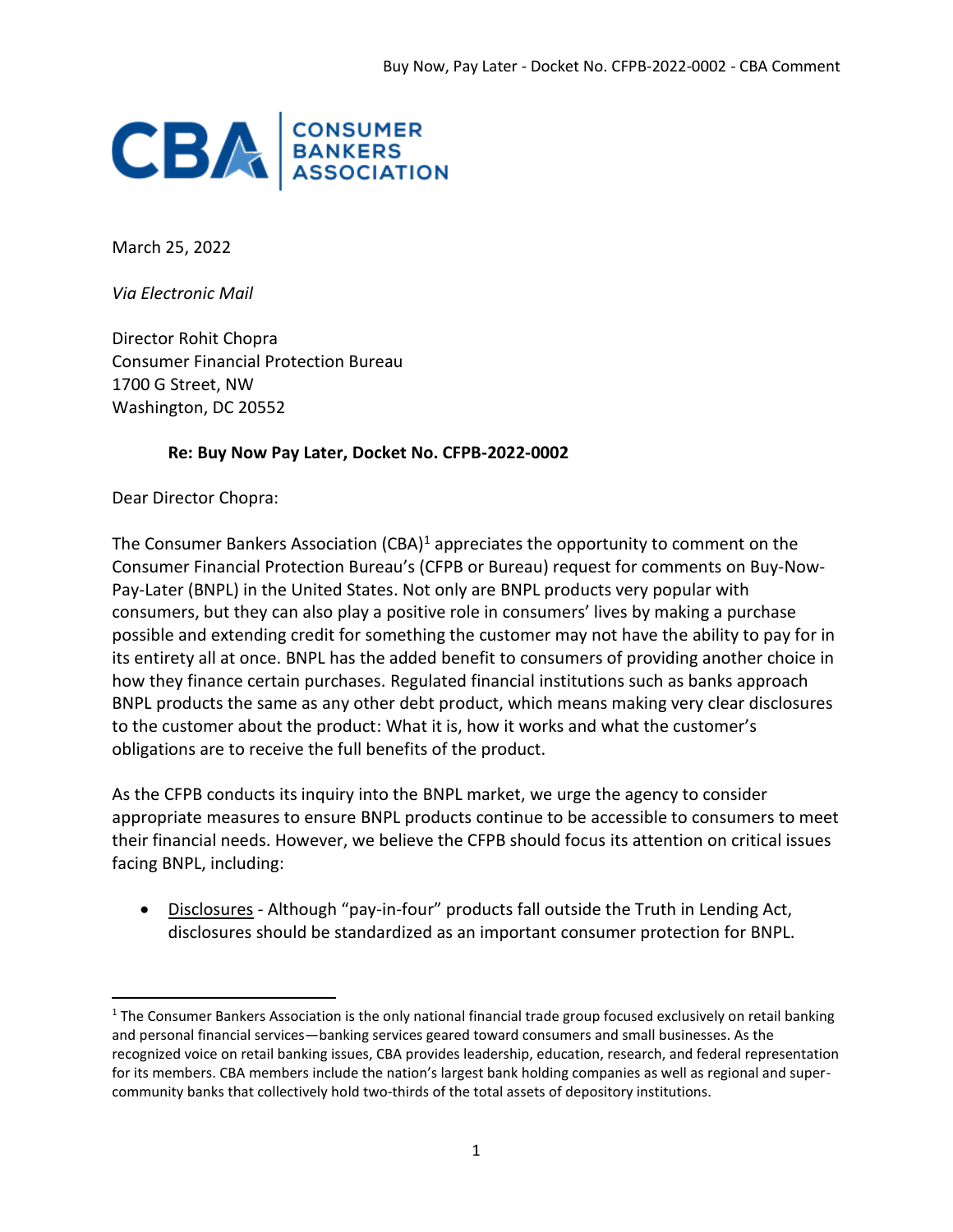- Autopay Some BNPL lenders' autopay and re-presentment practices can place consumers into a fee spiral that quickly accelerates through loan stacking. Transparency and consumer choice are important to provide protection against autopay and representment practices that raise the risk of further debt accumulation in the form of mounting fees.
- Dispute Resolution Non-bank BNPL lenders generally provide little to no fraud and merchant dispute procedures, which is a problem the Bureau should remedy given that BNPL is most often used to purchase personal, family, and household goods.
- Credit Reporting Credit reporting at this time is more likely to negatively harm consumers' credit scores than help, especially while the credit bureaus lack reporting mechanisms that incentivize use by BNPL Lenders and allow "pay-in-four" loans to be reported accurately.

As BNPL products continue to grow in popularity and the industry continues to add products and services to meet consumer need, a measured approach to regulation will be necessary to preserve market options and to protect consumers' interests.

#### **Background**

## Consumer Utilization/Market Growth

Point-of-sale (POS) financing is a proposition that has been around for some time, but its pace of growth has accelerated due to enhanced integration of POS financing among leading merchants, easier application experiences, and newer business models. BNPLs is the new POS. Millions of shoppers now use BNPL to finance their purchases and the market is expected to grow exponentially. In 2019, the \$60B BNPL market represented 2.6% of global ecommerce (excluding China); *Worldpay* estimates that it could grow at a compound average growth rate (CAGR) of 28% to reach \$166B by 2023. Digital wallet, the next most popular e-commerce type, is expected to grow at a CAGR of 18%.<sup>2</sup>

According to a recent survey, 44% of Americans have used BNPL to acquire an item they needed and 75% of those who have used BNPL have used them at least twice, indicating most consumers were satisfied enough with their first experience to do it again.<sup>3</sup> Younger Americans appear to be driving the growth of BNPL adoption, according to a CNBC survey conducted, which found the 18-34 years old demographic was nearly twice as likely to use BNPL for holiday purchases this year.<sup>4</sup> Overall, consumers made nearly \$100 billion in retail purchases using

<sup>&</sup>lt;sup>2</sup> Is buy now, pay later (BNPL) right for your business? (September 28, 2021).

[https://www.fisglobal.com/en/insights/merchant-solutions-worldpay/article/is-buy-now-pay-later-bnpl-right-for](https://www.fisglobal.com/en/insights/merchant-solutions-worldpay/article/is-buy-now-pay-later-bnpl-right-for-your-business#:~:text=Worldpay%20from%20FIS)[your-business#:~:text=Worldpay%20from%20FIS'%202021%20Global,of%20a%20classic%20win%2Dwin.](https://www.fisglobal.com/en/insights/merchant-solutions-worldpay/article/is-buy-now-pay-later-bnpl-right-for-your-business#:~:text=Worldpay%20from%20FIS)

<sup>&</sup>lt;sup>3</sup> Buy now pay later surges throughout pandemic, consumers' credit takes a hit (September 9 2021) [https://www.creditkarma.com/about/commentary/buy-now-pay-later-surges-throughout-pandemic-consumers](https://www.creditkarma.com/about/commentary/buy-now-pay-later-surges-throughout-pandemic-consumers-credit-takes-a-hit)[credit-takes-a-hit.](https://www.creditkarma.com/about/commentary/buy-now-pay-later-surges-throughout-pandemic-consumers-credit-takes-a-hit)

<sup>4</sup> CNBC|Momentive Poll: Small Business Saturday 2021- [https://www.surveymonkey.com/curiosity/cnbc-study](https://www.surveymonkey.com/curiosity/cnbc-study-small-business-saturday-2021/)[small-business-saturday-2021/.](https://www.surveymonkey.com/curiosity/cnbc-study-small-business-saturday-2021/)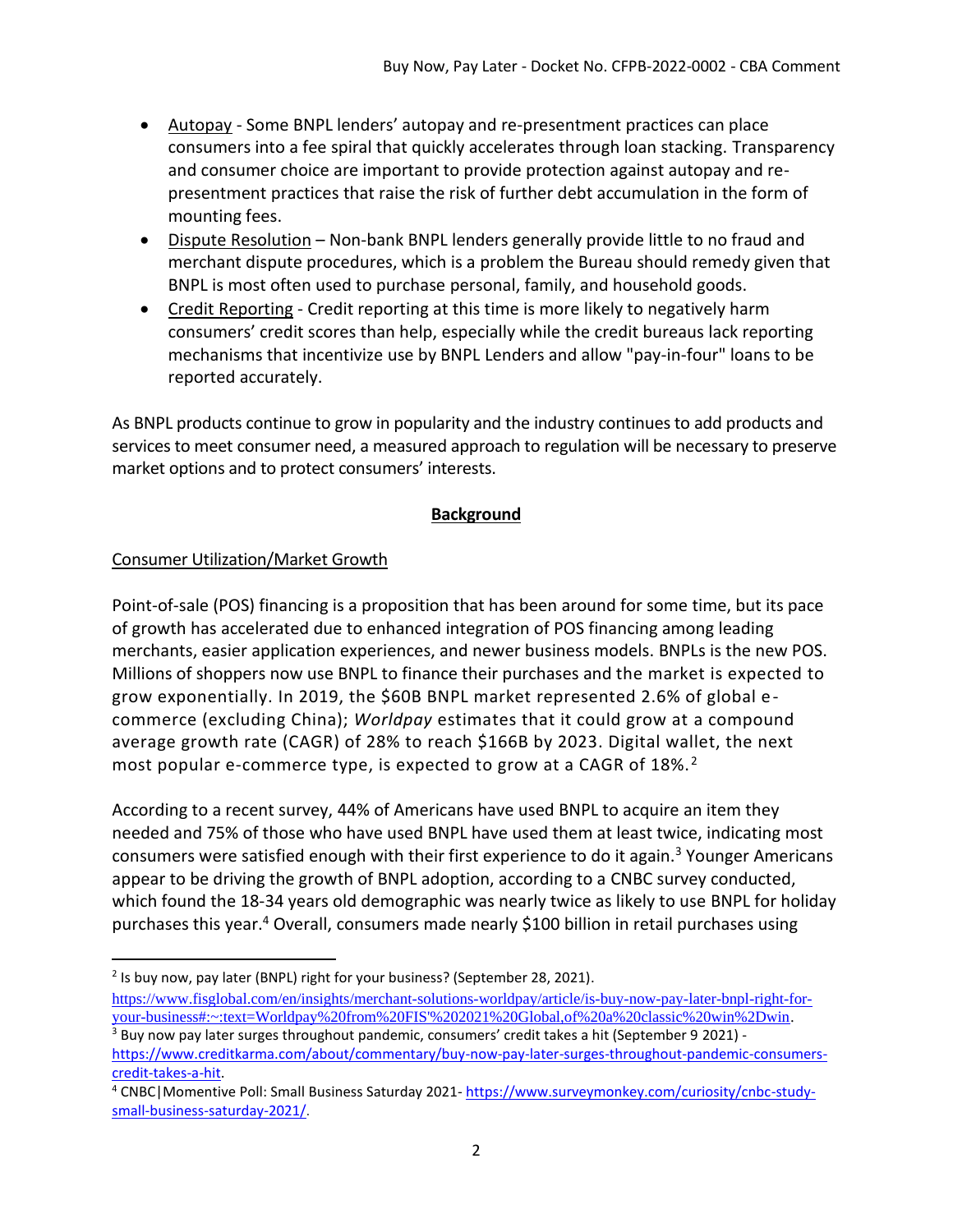BNPL programs in 2021—up from \$24 billion in 2020, and \$20 billion in 2019. Millennials' use of BNPL has more than doubled since 2019 and Gen Xers' adoption more than tripled.<sup>5</sup>

Many of the nation's largest merchants have partnered with fintechs to provide millions of Americans the ability to choose an installment financing plan at checkout. For example, PayPal, which launched its "Buy in 4" platform in August 2020, has already seen more than 9 million Americans use the service. While these firms may offer added flexibility, some users of these platforms lack the high level of protections they have come to expect from their bank, which unlike a fintech provider — is subject to stringent federal oversight requirements.

## Current Regulatory Environment

A growing share of financial services activity today is occurring outside the purview of federal regulators. Driven primarily by "big-tech" and fintechs, these firms increasingly are offering financial products and services but do not abide by the same federal oversight requirements as America's leading banks.

As Mike Calhoun, President of the Center for Responsible Lending recently explained in an American Banker op-ed entitled *Regulate Buy Now/Pay Later*:

*"BNPL products do not offer the standard consumer protections required of credit card providers or other regulated lenders, and their opacity regarding fees and repayment terms could easily place unwitting consumers into harmful, unaffordable debt." "Unaffordable credit may provide a quick inflow of cash, but over the longer term which, in the case of BNPL, can be just a few weeks or months down the road — unregulated fintech products can add to the debt burden of consumers already overextended by debt […] the time for regulators to rein in BNPL is now."* <sup>6</sup>

These concerns, coupled with the CFPB's recent inquiry<sup>7</sup> into the business practices of five leading non-bank fintech providers make it clear that momentum is building for policymakers to institute a level regulatory playing field and ensure all consumers are protected in the BNPL marketplace, whether they choose a fintech or bank to meet their financial needs.

<sup>5</sup> Buy Now, Pay Later: The "New" Payments Trend Generating \$100 Billion In Sales (September 7, 2021) [https://www.forbes.com/sites/ronshevlin/2021/09/07/buy-now-pay-later-the-new-payments-trend-generating-](https://www.forbes.com/sites/ronshevlin/2021/09/07/buy-now-pay-later-the-new-payments-trend-generating-100-billion-in-sales/?sh=3d2809702ffe)[100-billion-in-sales/?sh=3d2809702ffe.](https://www.forbes.com/sites/ronshevlin/2021/09/07/buy-now-pay-later-the-new-payments-trend-generating-100-billion-in-sales/?sh=3d2809702ffe)

<sup>6</sup> American Banker, *Regulate buy now/pay later. Now (*January 24, 2022).

 $7$  Consumer Financial Protection Bureau Opens Inquiry into "Buy Now, Pay Later" Credit, [https://www.consumerfinance.gov/about-us/newsroom/consumer-financial-protection-bureau-opens-inquiry](https://www.consumerfinance.gov/about-us/newsroom/consumer-financial-protection-bureau-opens-inquiry-into-buy-now-pay-later-credit/)[into-buy-now-pay-later-credit/.](https://www.consumerfinance.gov/about-us/newsroom/consumer-financial-protection-bureau-opens-inquiry-into-buy-now-pay-later-credit/)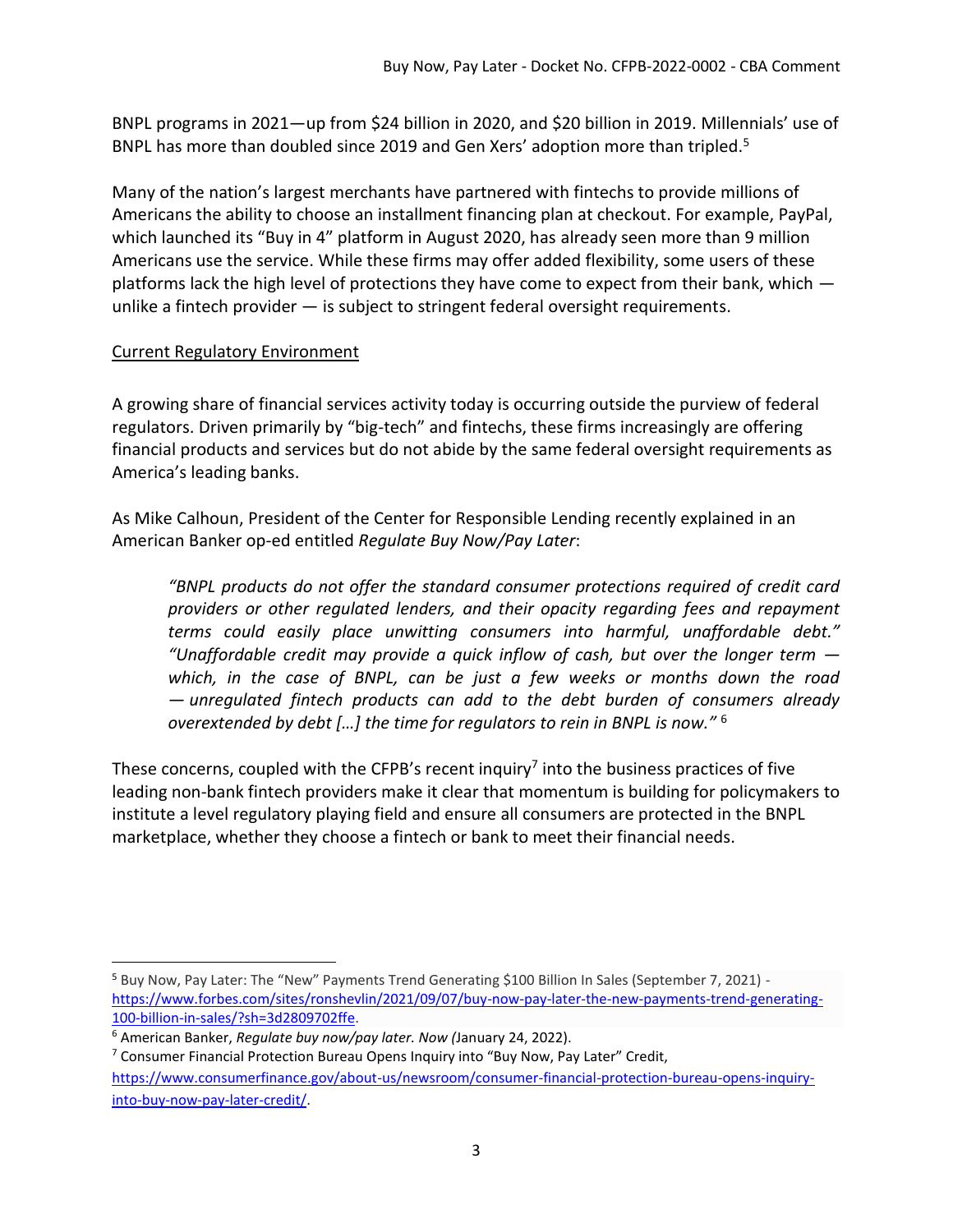Even though BNPL transactions are consumer credit (as the CFPB recently emphasized<sup>8</sup>), nonbank providers have so far enjoyed a lighter regulatory burden than traditional consumer installment lenders and bank providers. BNPL products that have four or less installments and a zero-percent interest repayment structure are exempt from some key federal and state consumer protection laws. For example, the Truth-in-Lending Act (TILA) does not apply to companies whose loan products are repayable in four or fewer installments and on which no interest is charged.<sup>9</sup> BNPL providers are often exempt from state licensure and regulatory requirements based on these features.<sup>10</sup> Accordingly, our comments here focus on a definition of BNPL as a point-of-sale product that is paid in four installments with no finance charge.

## **CFPB Considerations**

As referenced above, CBA believes there are several considerations that can be made by the CFPB to ensure proper consumer protections in the BNPL market.

# **Disclosures - Although "pay-in-four" products may fall outside the Truth in Lending Act, disclosures should be standardized as an important consumer protection for BNPL.**

There are highly valuable outcomes for customers and the marketplace when all the key pricing/economic terms are provided upfront as part of the consumer credit shopping experience to facilitate informed decision-making. Non-bank BNPL lenders frequently advertise their products as a way for consumers to make purchases on low or no-cost repayment terms. And their marketing frequently omits any mention of fees. While these claims can be true for consumers capable of timely repayment, the lack of minimum underwriting standards means that many non-bank BNPL lenders may be extending credit to consumers without the appropriate assessment of creditworthiness, which can result in quickly accumulating fees.

TILA promotes the informed use of consumer credit, in part, by mandating understandable, standardized disclosures and common terminology to simplify consumer comparisons of credit terms and rates. TILA's disclosures and protections do not extend to BNPL consumers using "pay-in-four" products because BNPL lenders are not "creditor[s]," which is defined as"[a] person who regularly extends consumer credit that is subject to a finance charge or is payable

<sup>&</sup>lt;sup>8</sup> Should you buy now and pay later? CFPB Blog Post, July 6, 2021: <u>https://www.consumerfinance.gov/about-</u> [us/blog/should-you-buy-now-and-pay-later/.](https://www.consumerfinance.gov/about-us/blog/should-you-buy-now-and-pay-later/) 

 $9$  12 C.F.R. § 1026.2(a)(17).

 $10$  The scope of state consumer financial protection statutes varies widely; however, licensure requirements often apply only to consumer loans on which the lender imposes interest (and other finance charges) above the state usury limit. Late fees are generally not considered finance charges and so usually do not count towards the cap. BNPL providers have also made the argument that their products are not loans but credit sales and so are not subject to state licensure requirements. However, the California Department of Financial Products and Innovation rejected this argument in a 2020 enforcement action against Afterpay, Sezzle, and Quadpay, finding that the providers were required to have consumer lending licenses.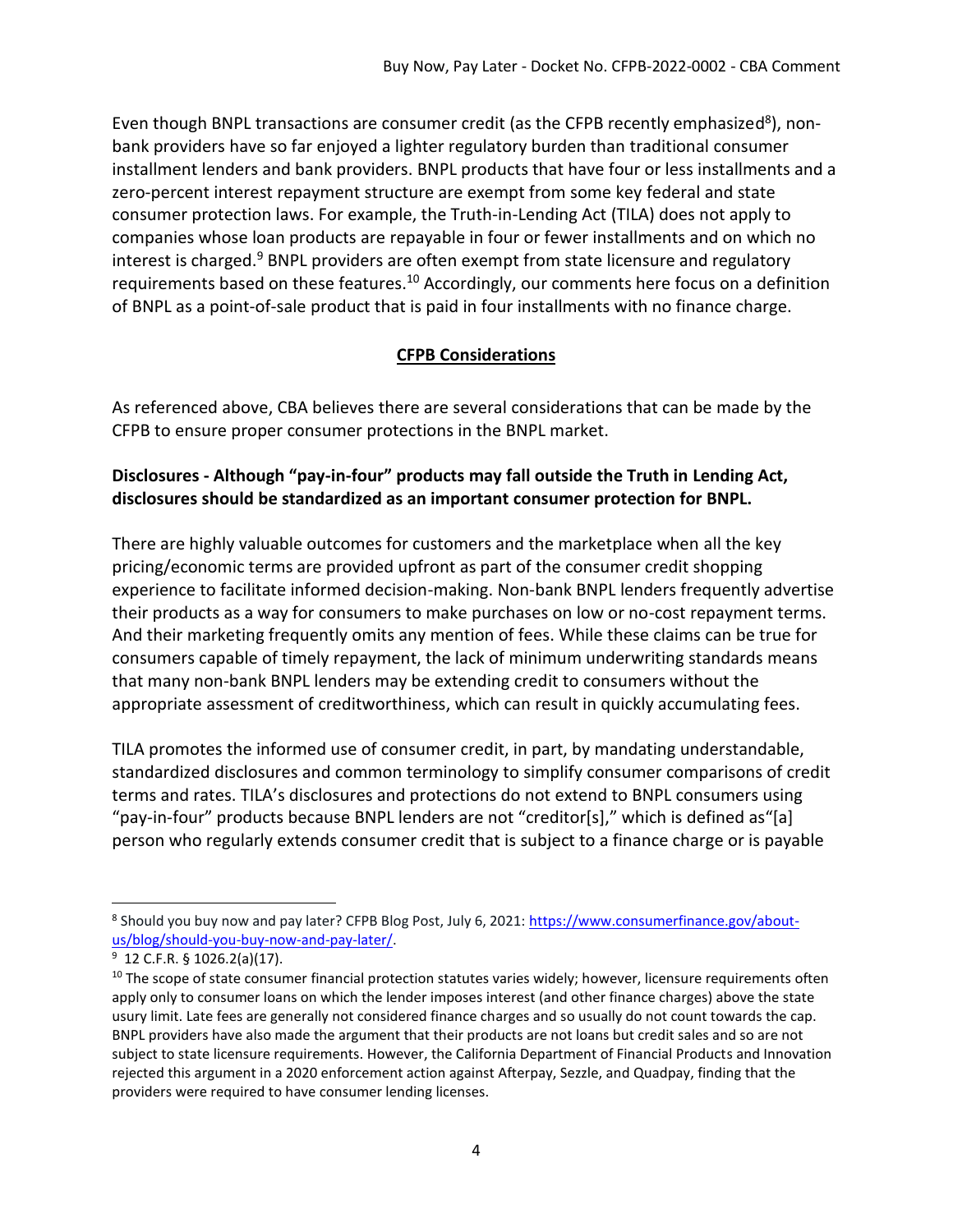by a written agreement in more than four installments."<sup>11</sup> Because TILA does not cover the "pay-in-four" product, BNPL lenders are not required to provide consumers with the clear, standardized disclosures required by TILA and Regulation Z that consumers have come to expect and can use to compare products.

Though the basics of the "pay-in-four" product may be generally understood (e.g., pay in four equal installments over approximately six weeks), the lack of clear, easily accessible terms and conditions raise concerns. Important terms and conditions (like payment practices and fees) may be absent in disclosures, difficult to find, or described in ways that consumers are unlikely to understand. "Loan stacking" – utilizing multiple BNPL providers at the same time - increases consumer confusion caused by non-standardized disclosures because BNPL lenders differ in what they disclose, how they disclose, and where they disclose. Moreover, many BNPL lenders optimize for a "frictionless" application flow at the expense of clear disclosures or affirmative acknowledgements. In doing so, lenders encourage consumers to "run through" the application process without reading the fine print that governs the terms of the product.

While we believe there is good reason *not* to include "pay-in-four" BNPL products under TILA and Regulation Z, BNPL providers should provide a standardized, simple disclosure to ensure consumers are adequately informed of the terms of the products they are using. The CFPB should reaffirm that non-bank BNPL lenders, like banks, must engage in responsible lending practices, including providing clear and conspicuous upfront disclosures on all the key economic/pricing terms associated with a BNPL product.

Pay-in-four non-bank BNPL lenders are also not required to determine a consumer's creditworthiness, which can lead to the overextension of credit and the accumulation of debt. These BNPL lenders typically obtain authorization from consumers to pull their credit reports, leading consumers to believe that the lenders are checking their creditworthiness. When consumers are approved for the loan, they may have a false sense of confidence that they can afford it given that these BNPL lenders may not be clearly disclosing the purpose for the credit report. Disclosure of the lender's practices in assessing borrowers' creditworthiness is vital to avoid confusion and protect consumers.<sup>12</sup>

## **Autopay - Many non-bank BNPL lenders' autopay and re-presentment practices can place consumers into a spiral of debt and fee accumulation.**

The vast majority of non-bank BNPL lenders require consumers to enroll in autopay as a condition of credit. And while lenders typically allow consumers to change the payment method tied to autopay, the many non-bank BNPL lenders do not allow consumers to cancel autopay. Because these lenders allow credit cards as a method of payment, their autopay

<sup>11</sup> *See* 15 U.S.C. § 1602(g); 12 C.F.R. § 1026.2(a)(17)(i).

 $12$  While we believe all lenders should consider borrower creditworthiness as part of their responsible lending practices, we would caution the Bureau not to require any permutation of an ability to repay (ATR) requirement for BNPL products. By doing so, the CFPB may discourage prudent consumer products and reduce availability of credit.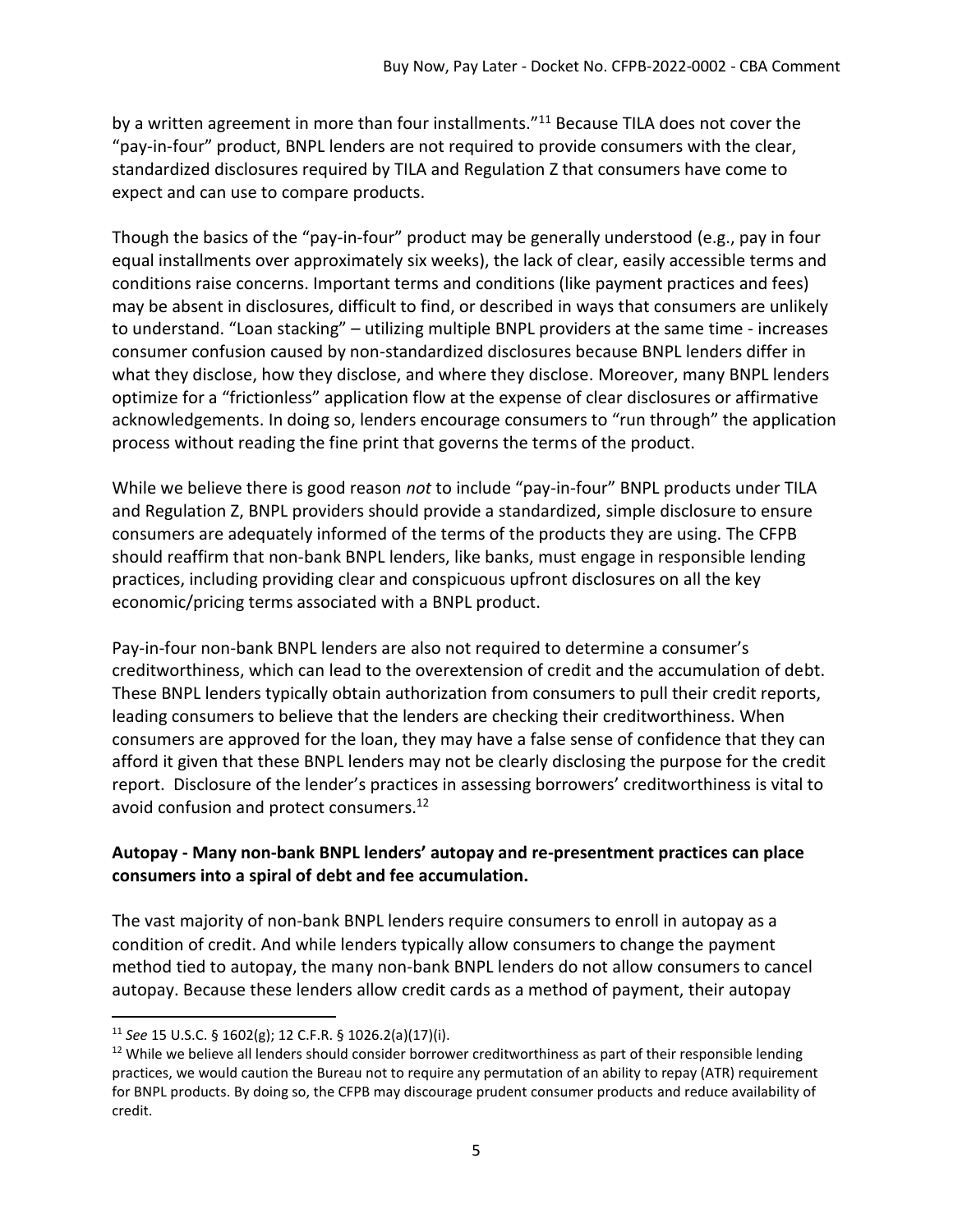practices likely do not violate the Electronic Fund Transfer Act and Regulation E, which prohibits conditioning the extension of consumer credit on mandatory autopay that debits a consumer's deposit (usually checking) account. While these common autopay practices might not result in any regulatory violation, forcing consumers to enroll in autopay and then preventing them from canceling, in and of itself, raises substantial threat of harm to consumers, including a spiral of debt and fee accumulation.

When BNPL consumers cannot cancel autopay—even when they know they don't have sufficient funds in their account to cover the payment—and they do not have another viable payment method, they may be forced to incur NSF fees from their bank, late fees from other BNPL lenders, and returned payment fees from at least one BNPL lender.

Further compounding concerns is the aforementioned practice of "loan stacking." Because most consumers only have one checking account, if they use that account as their payment method, they are likely using it for multiple loans. Thus, if the consumer has incurred NSF and returned payment fees on one loan, they are probably incurring those fees on other loans as well. Having transparent mechanisms to cancel autopay is vital for consumers to manage their finances and avoid a spiral of fee and debt accumulation.

#### **Dispute Resolution - Non-bank BNPL products have inadequate dispute procedures.**

Many non-bank BNPL providers do not provide any merchant or fraud dispute provisions and expressly state that consumers must resolve returns or problems with their order directly with the merchant. Consumers are therefore at the mercy of the return/refund policies of any given merchant. Unlike credit and debit cards, this leaves consumers on the hook for payments to the BNPL lender who provides the consumer with no meaningful recourse should a merchant refuse to honor its policies, fail to fulfill an order, ship faulty or damaged goods, defraud the consumer, etc.

BNPL lenders have partnered with tens of thousands of merchants. While non-bank BNPL lenders have been fervent in rapidly growing and marketing their respective merchant networks, it's unclear what, if any, vetting process and due diligence non-bank BNPL lenders have used in onboarding their merchant partners. The potential lack of due diligence is not an issue for credit card users because credit cards provide the benefit of merchant dispute protections in Regulation Z and through the credit card networks (e.g., Visa and Mastercard). But it could be a concern for non-bank BNPL consumers who lack the benefit of those dispute protections. And the lack of merchant dispute protections from non-bank BNPL lenders may come as a surprise for BNPL consumers who are used to the protections offered by credit cards.

Accordingly, we urge the CFPB to require transparency on *whether* the BNPL product offering includes fraud and merchant dispute protections and *how* the dispute resolution process works. Requiring non-bank BNPL providers to clearly and conspicuously disclose whether these types of rights are a term/condition of the product would facilitate consumer choice and access to relief and potentially could drive the market towards providing these rights.